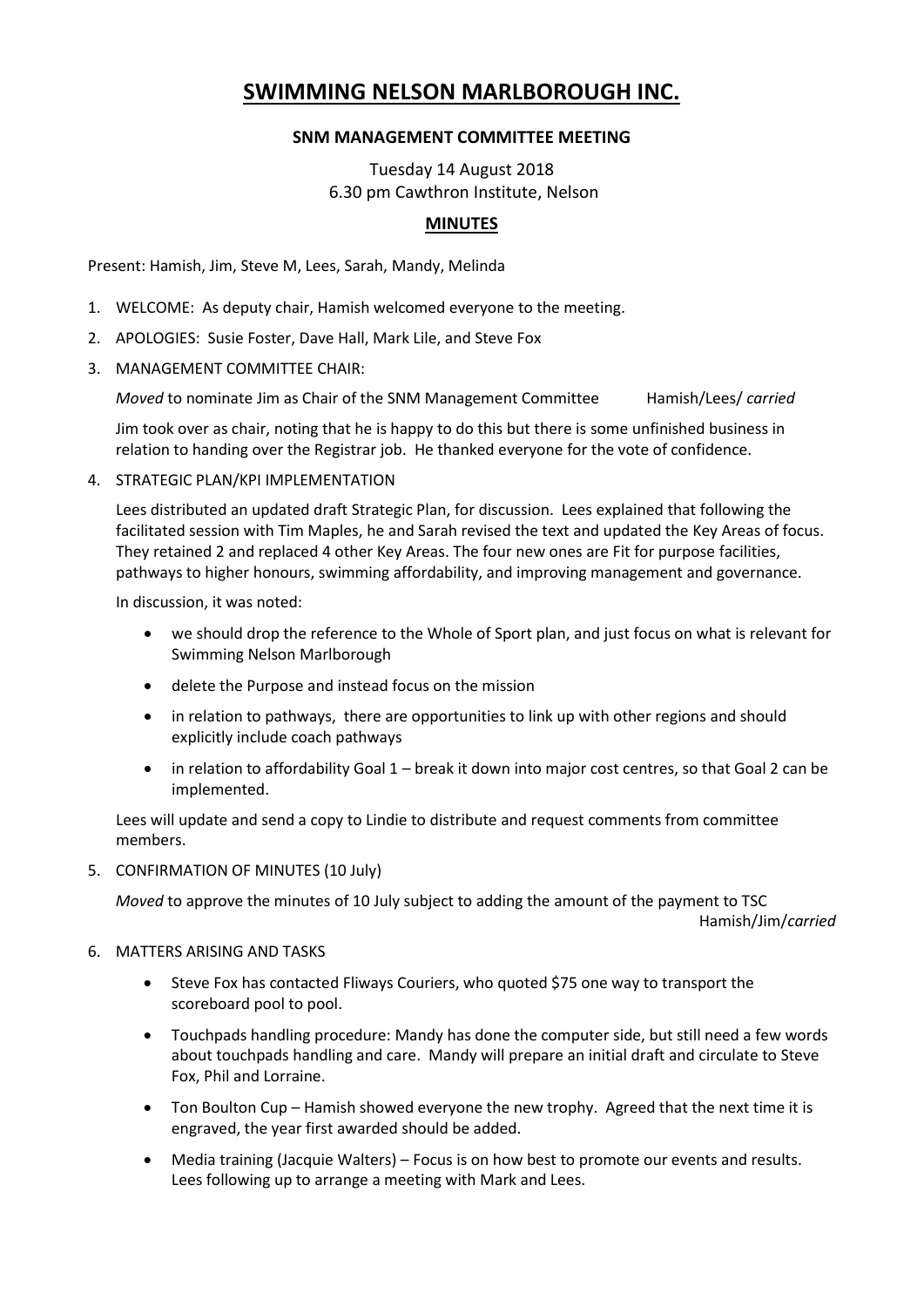- Marlborough payments –Lorraine to find out from Susie if paid
- SNZ presentation Hamish to request again a copy of the presentation from SNZ during their visit to Nelson
- Coach training have 8 interested for 28 October course for Teachers of Competitive Strokes. SNZ are happy to book the date. Donna Bouzaid will run the course. If we cannot get the numbers up to 10, SNM could make up the difference from our coaching fund.

*Moved* that if we don't get 10 swimmers, SNM will make up the difference

Hamish/Lees/*carried*

Contact CLM (Mandy), tri club (Hamish), and Stadium 2000 (Sarah) to find out if there is any other interest. Lindie to resend message to Mandy.

## 7. SECRETARY REPORT –

The Secretary report was tabled.

SNZ Board Election

*Moved* to appoint Hamish Neill as the SNM Voting Representative for the SNZ Board election

Jim/Sarah/*carried*

*Moved* to vote in favour of Anna Tootill for the SNZ Board **Jim/Lees/***carried* 

#### 8. TREASURER REPORT

No report.

Melinda noted that there are several outstanding payments that have been approved.

Jim to follow up with Susie re online banking, setting up Xero accounts, changing banks, and the cheque to Janine Friend for Leah.

## 9. REGISTRAR REPORT/MEETS MANAGEMENT

Report has been circulated.

• SNM SC Champs

*Moved* that we amend the scratching rule for SNM SC and LC to require scratching from finals no more than 30 mins after prelim results are posted **Jim/Lees/***carried* 

*Moved* to recommend that the Board change standing order 21 to state that the \$100 prize at SC Champs be based on NM records not meet records Mandy/Melinda/*carried* 

Calendar

*Moved* to change the Blenheim meet of 8 September to be 1 session only

Sarah/Steve M/*carried*

*Moved* to convene a meeting of clubs and coaches on 23 September at 10 am in the Milton Room at Cawthron to set the meet calendar for Jan to June 2019 Jim/Sarah/*carried*

*Moved* that the Registrar report be accepted and the following be confirmed as NM records as of the first day of the meet at which they were swum:

## **SNM SC Champs 3-5 August 2018**

| 800 Free  | SC. | 11 | F | 10:48.97 | Alexandra Marshall   | TASNM        |
|-----------|-----|----|---|----------|----------------------|--------------|
| 200 Free  | SC. | 15 | F | 2:11.08  | Abbey Smale          | <b>TASNM</b> |
| 1500 Free | SC. | 15 | F | 17:33.20 | Sierra Thomas        | TASNM        |
| 100 Back  | SC. | 15 | F | 1:05.73  | <b>Bree Anderson</b> | <b>NLSNM</b> |
| 200 Back  | SC. | 15 | F | 2:19.87  | <b>Bree Anderson</b> | <b>NLSNM</b> |
| 200 IM    | SC. | 15 | F | 2:24.88  | <b>Bree Anderson</b> | <b>NLSNM</b> |
| 400 IM    | SC. | 15 | F | 5:05.58  | <b>Bree Anderson</b> | <b>NLSNM</b> |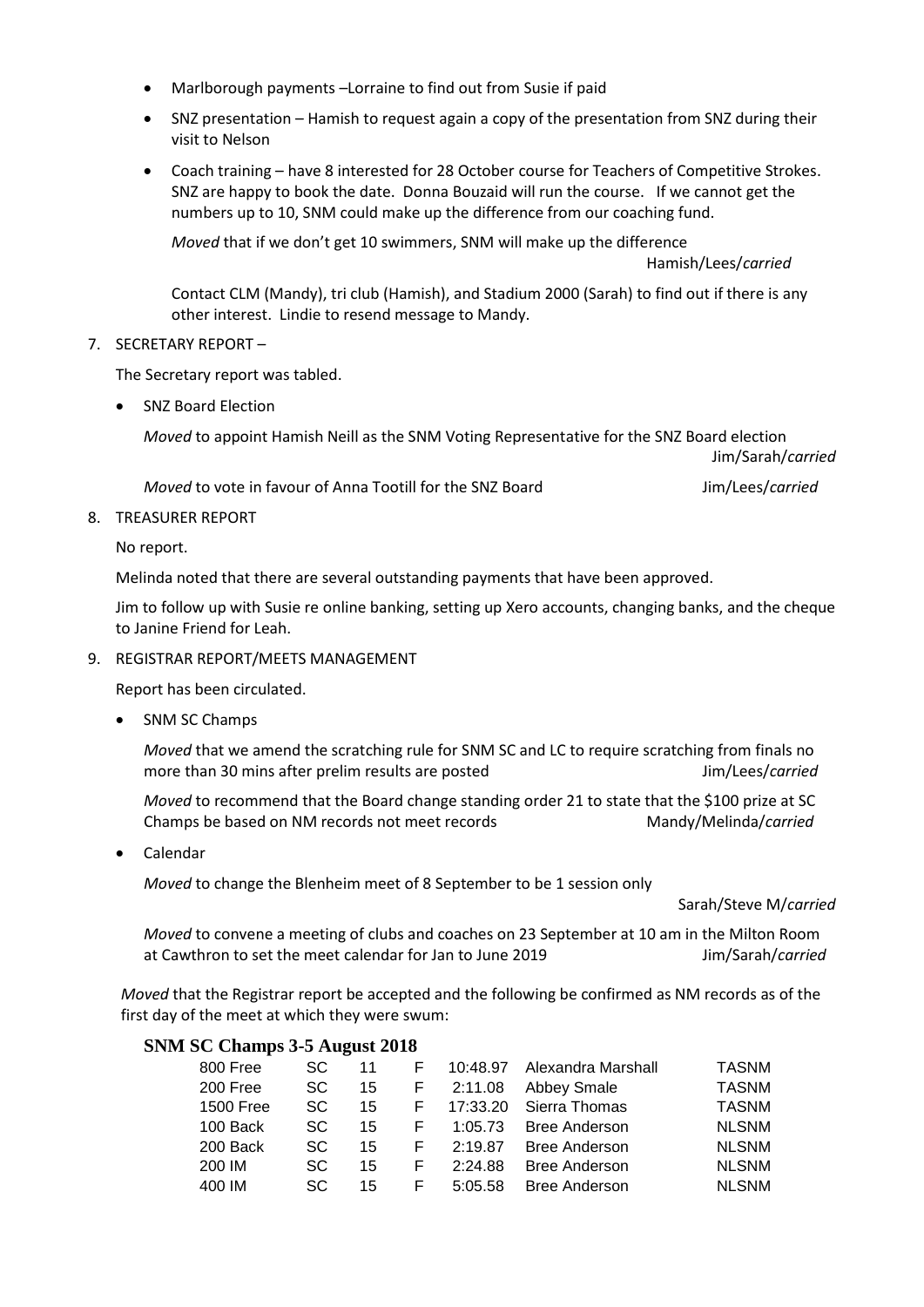| 50 Free        | SC | 18   | F | 27.17   | Clara Foster          | <b>NLSNM</b> |
|----------------|----|------|---|---------|-----------------------|--------------|
| <b>50 Fly</b>  | SC | 18   | F | 29.96   | Clara Foster          | <b>NLSNM</b> |
| 100 IM         | SC | 18   | F | 1:07.40 | Clara Foster          | <b>NLSNM</b> |
| 200 Back       | SC | Open | F | 2:19.87 | <b>Bree Anderson</b>  | <b>NLSNM</b> |
| 400 IM         | SC | Open | F | 5:05.58 | <b>Bree Anderson</b>  | <b>NLSNM</b> |
| 100 Free       | SC | 12   | М | 1:03.63 | <b>Mathew Peacock</b> | <b>NLSNM</b> |
| 400 Free       | SC | 12   | М | 4:40.75 | Mathew Peacock        | <b>NLSNM</b> |
| 800 Free       | SC | 12   | М | 9:40.57 | Mathew Peacock        | <b>NLSNM</b> |
| 200 IM         | SC | 12   | М | 2:36.75 | Mathew Peacock        | <b>NLSNM</b> |
| 400 IM         | SC | 12   | М | 5:24.97 | Mathew Peacock        | <b>NLSNM</b> |
| <b>200 Fly</b> | SC | 15   | М | 2:16.56 | Joshua Amyes          | <b>TASNM</b> |
| 50 Back        | SC | 18   | М | 28.10   | Matai McGuinniety     | <b>NLSNM</b> |
| 100 Back       | SC | 18   | М | 1:02.44 | Matai McGuinniety     | <b>NLSNM</b> |
| 100 IM         | SC | 18   | М | 1:02.59 | Matai McGuinniety     | <b>NLSNM</b> |
|                |    |      |   |         |                       |              |

Jim/Hamish/*carried*

#### 10. PUBLICITY/COMMUNICATION REPORT

Mark is preparing a media release on the SC champs.

11. FUNDING REPORT

Melinda has asked the medals providers to do a quote for the whole year.

Need quotes for lane hire for the LC Champs (Mandy) and C&T (Dave)

12. SNZ LIAISON REPORT

Hamish noted there is dissatisfaction around the regions about the lack of communication and engagement from SNZ. Jim reported from the SNZ phone call with regional administrators that SNZ will not be setting nationally consistent qualifying times for Junior Festival. Div2 will be in Dunedin.

SNZ AGM is 30 September. Wayne Rollinson is suggesting that a regional chairs forum be held.

*Moved* that SNM send up to 2 delegates to the SNZ AGM Lees/Melinda/*carried* 

Ask Dave or Mark to attend, if they are travelling with the NAGs teams.

#### 13. TECHNICAL

Invite Board to look at membership and appoint a coordinator and liaison person for Management Committee.

## 14. COACHING REPORT

Nothing further to report

#### 15. GENERAL BUSINESS

CLUB UPDATES

Tasman – 2 swimmers selected for SNZ Bronze Squad Development Teams (Sierra Thomas and Joshua Amyes)

• SNM Representative badges

Need more swimmers badges, especially for C&T rep badges

Per the Awards Committee request for badges for recipients of SNM service awards, consider making the Awards badges larger (35 mm) than swimmer badges, plus pins for Award name. And a special one for Life Member. Mandy to get some quotes for options.